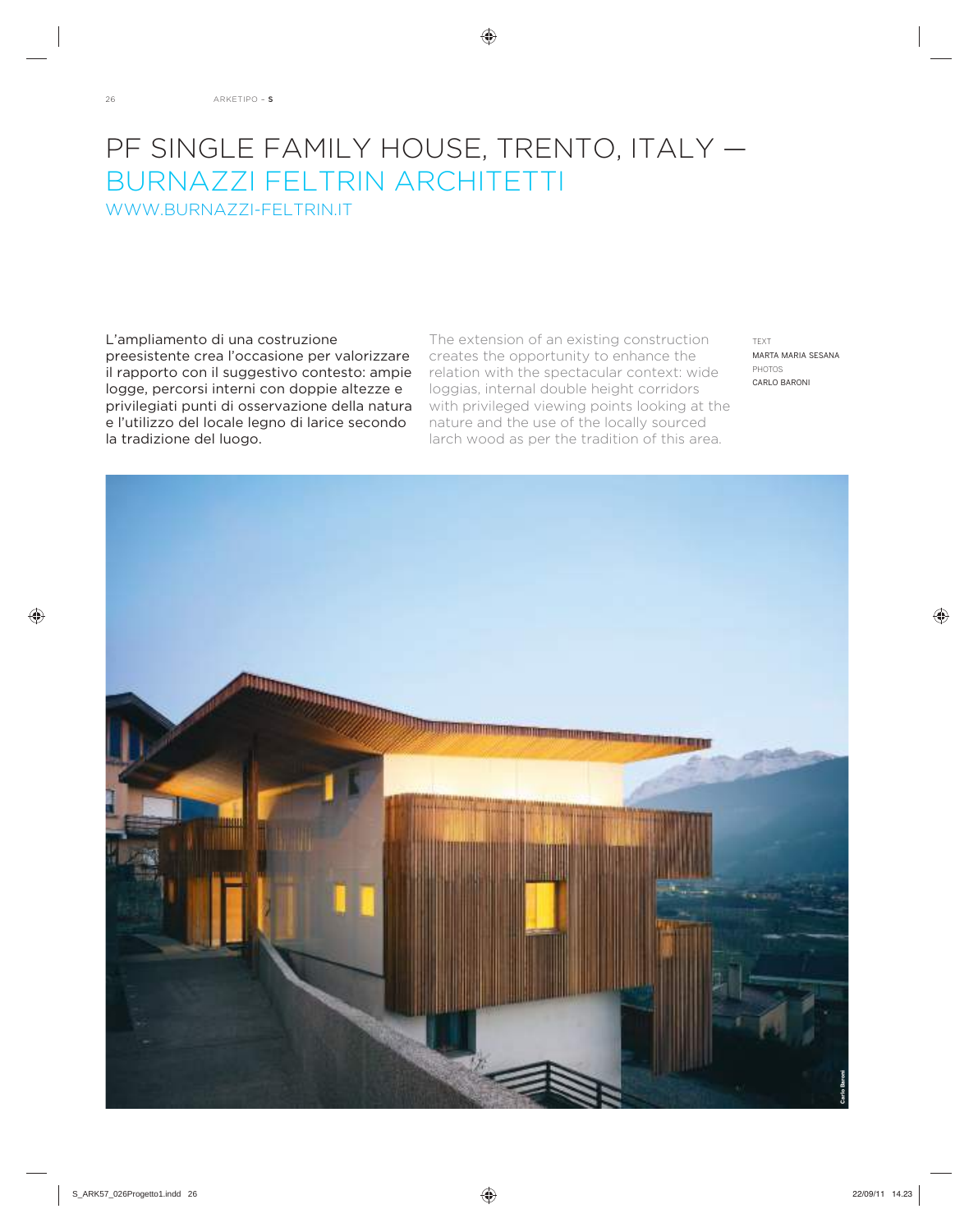location: Pergine Valsugana (TN), Italy architectural design: Burnazzi Feltrin Architetti e Paolo Pegoretti client: Ferruccio Pegoretti structural engineer: R. Svaldi mechanical and heating systems design: G.Cattani electrical design: Mi. Girardi contractor: Edilfedrizzi Srl construction period: 2007-2010 area: 430 m<sup>2</sup> cost: 817 thousand euro







**Pianta piano sottotetto Loft plan**

**Sezione trasversale**



 $\blacksquare$ ء ۾ آ  $\mathbb{C}$ € **Pianta piano primo First floor plan** 





L'interno: ambienti ampi e luminosi caratterizzati da doppie altezze Inside the house: large, simple and bright double height spaces



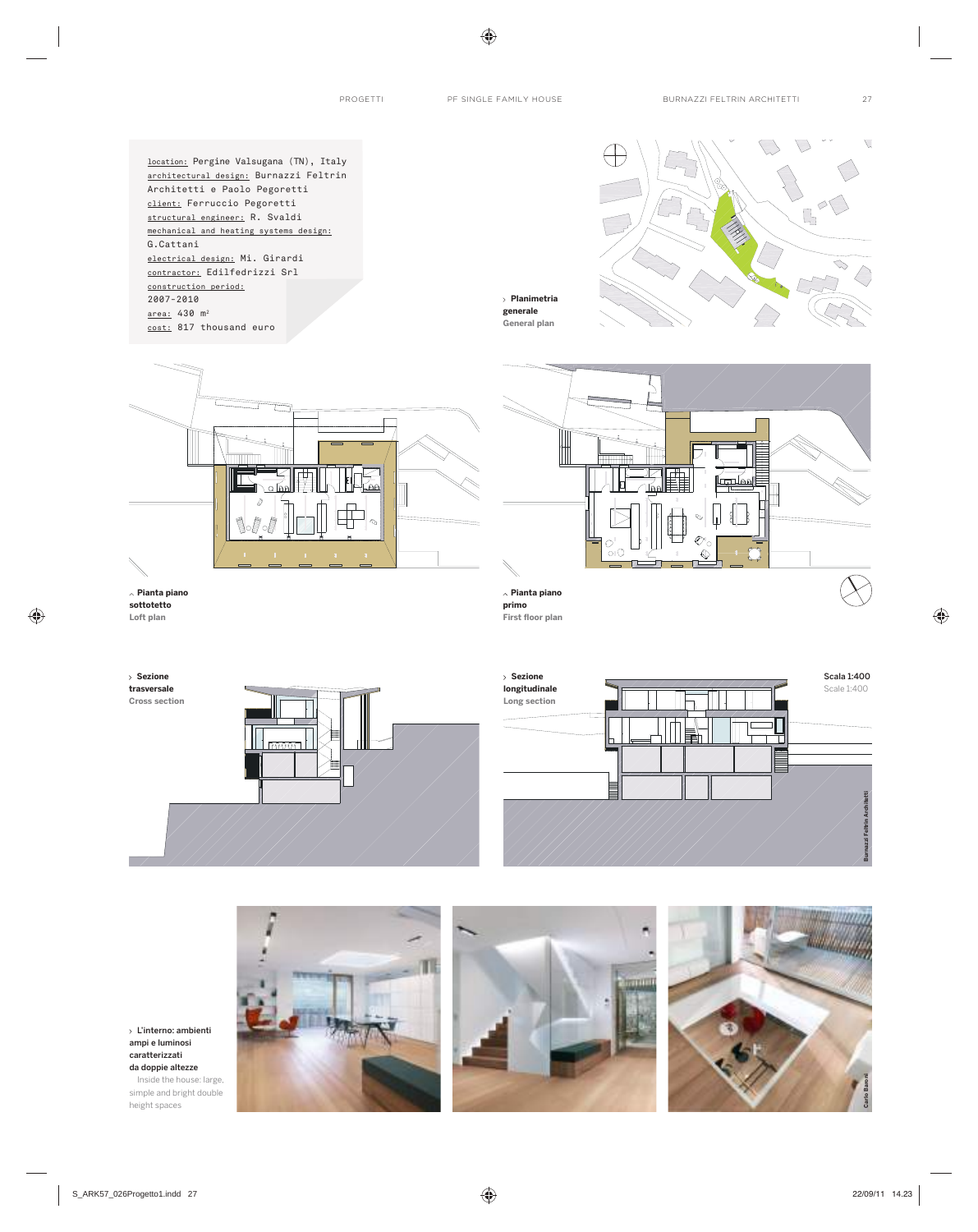

L'edificio unifamiliare PF, situato nel Comune di Pergine Valsugana, nasce dal recupero, con ampliamento e sopraelevazione, di una costruzione preesistente immersa in un contesto vallivo suggestivo orientato a sud-ovest. Il rapporto con la natura circostante, la continuità spaziale tra interno ed esterno, l'impiego del legno come materiale principe e le elevate prestazioni energetiche sono i principi cardine del progetto. Il recupero è volto a evidenziare il rapporto tra l'edificio e il contesto: esterni, privilegiati punti di osservazione del paesaggio circostante e, al tempo stesso, nuovi spazi funzionali.

L'edificio esistente è stato mantenuto e integrato con l'aggiunta di un terzo piano in aggetto e di una mansarda. Innovativa è la soluzione strutturale: per non gravare sulla struttura esistente, è stata studiata una seconda struttura di acciaio che si affianca alla prima, così da ottenere una pianta libera da pilastri. Si nota inoltre la volontà dei progettisti di dichiarare esplicitamente quale parte era esistente e quale aggiunta. È stato ripreso il concetto del basamento in muratura per la parte esistente, elemento "pesante", mentre la nuova sopraelevazione è un intervento "leggero", con solai, pareti perimetrali e rivestimenti di legno.

The PF single family building, located in the town of Pergine Valsugana (Trento), is the result of the refurbishment, with extension and attic conversion, of an existing building which is immersed in the spectacular southwest oriented valley. The key principles of the project are the relation with the surrounding nature, the spatial continuity between the inside and the outside, the use of floor and an attic wood as main material and the high energy performance.

attraverso ampie logge sono stati ridefiniti i percorsi loggias and transformed into privileged observation The external corridors have been redefined via wide points for the surrounding landscape and, at the same time, they are new functional spaces.

> The existing building has been maintained and integrated with the addition of a third floor and an attic. An innovative structural solution has been adopted: in order not to overload the existing structure a second steel structure has been designed and built against the first one in order to obtain a column-free plan.

> It is possible to observe the desire to explicitly declare which part is still the traditional building and which part has been added. The traditional alpine rural house has offered the concept for brick wall base for the existing part, while for the new extension "light" elements have been used such as the wooden floors, perimeter walls and cladding.

## L'edificio esistente è stato mantenuto e integrato con l'aggiunta di un piano in aggetto e di una mansarda

The existing building has been maintained and integrated with the addition of a third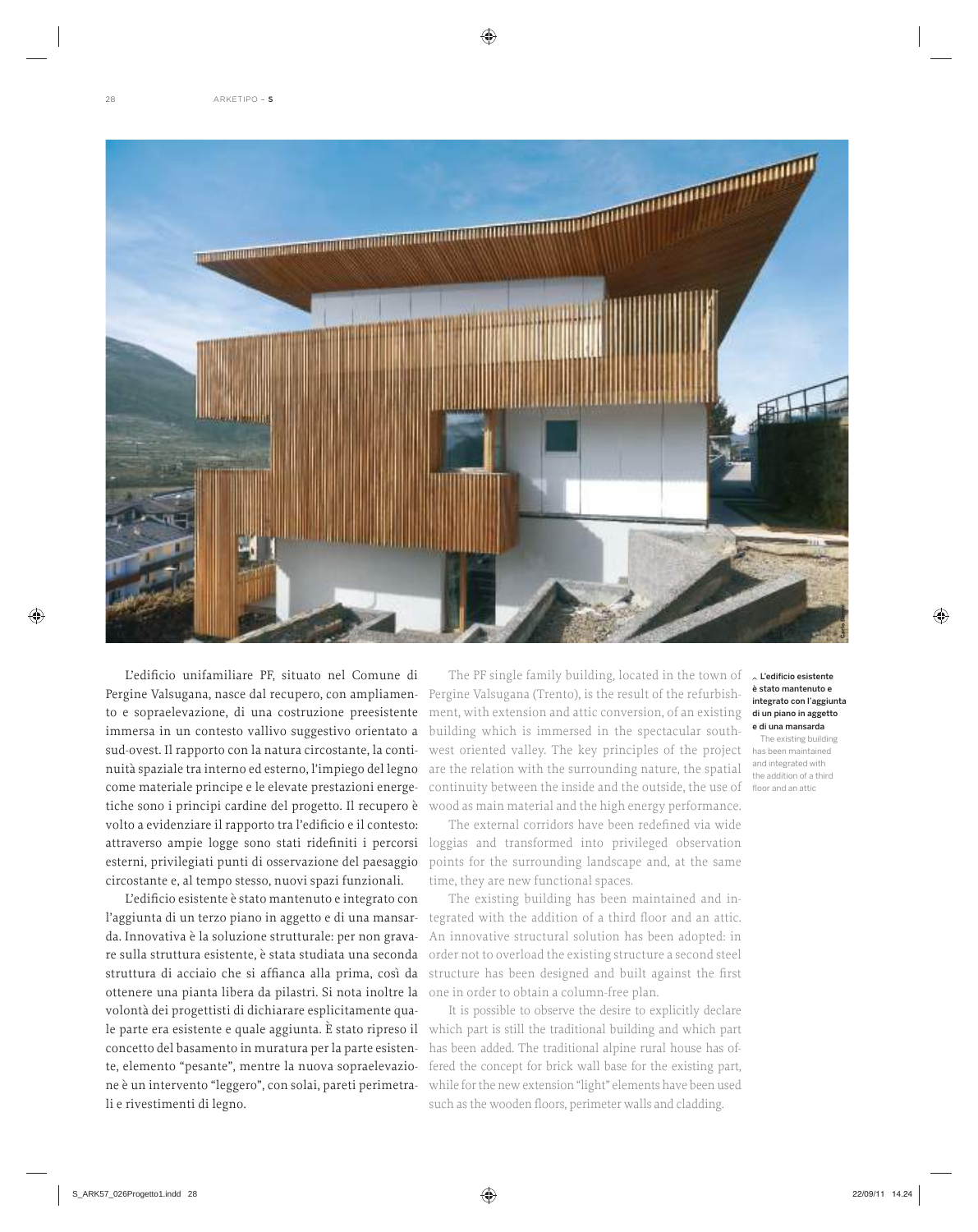## ZOOM 1: **INNOVAZIONE AL SERVIZIO DELLíEFFICIENZA ENERGETICA**  $-$  **INNOVATION AT SERVICE OF ENERGY EFFICIENCY**

L'efficienza energetica del progetto è data dall'intestemi impiantistici.

Per l'involucro edilizio sono impiegati pannelli di fibra di legno, con spessore variabile per consentire di rag- panels with variable thickness to allow to reach high giungere elevati valori di isolamento termico e acustico, e infissi di larice con doppio vetrocamera basso emissivo. Cardine del progetto è la trave Vierendeel (16x4,4 m), alla quale, per mezzo di puntoni e tiranti, è "appeso" il and rafters and the beam is supported by two 8.8 m piano inferiore; è sostenuta da due pilastri alti 8,8 m. high columns. This structure gives the configuration to Tale struttura configura la pianta dell'abitazione: gli the plan of the house: the furniture is aligned with the arredi sono allineati a essa, scandendo in tal modo gli structure giving pattern to the spaces and allowing in ambienti e permettendo l'apertura di ampie vetrate di- the attic's loggia the opening of large windows over the schiuse sul paesaggio nella loggia del sottotetto. I solai e landscape. The structural floors and the external walls le pareti esterne sono costituiti da pannelli prefabbrica- are composed of prefabricated and pre-assembled solid ti e preassemblati di legno massiccio a strati incrociati, wooden panels with interwoven layers with a thickness con spessore rispettivamente  $14,2$  e  $8,5$  cm. I pannelli of  $14.2$  and  $8.5$  cm respectively. The panels were delivered sono giunti in cantiere già comprensivi dei vani di porte, finestre e scala; vengono eseguite in opera solo le fasi stairs; on site were carried the works related to the instalrelative al montaggio dell'impiantistica e delle finiture. Iations and completion of services and finishes. Gli impianti tecnologici prevedono il riscaldamentoraffrescamento degli ambienti a pavimento e a parete, walls and under the floor, the use of mechanical ventil'uso della ventilazione meccanica come scambiatore e recuperatore di calore tra l'esterno e l'interno, l'integrazione del solare termico per la produzione di acqua calda sanitaria e la domotica per l'impianto elettrico.

razione di più elementi derivanti da una progettazione the interaction of a number of elements created within olistica: tecnologia costruttiva, sistema strutturale e si- a holistic design: construction technology, structural and The energy efficiency of the project is the result of service systems.

> For the building envelope has been used wood fibre values of thermal and acoustic insulation. The Vierendeel beam (16x4.4 m) is the key element of the project from which the lower floor is suspended via tie roads on site already with the holes for the doors, windows and

> The services include: heating and cooling inside the lation to exchange and recover heat between the inside and the outside, the integration of solar power for the production of hot sanitary water and the use of domotic technology for the electrical services.

| DATI ENERGETICI DELLA SOPRAELEVAZIONE                   |                            |
|---------------------------------------------------------|----------------------------|
| Trasmittanza - transmittance                            |                            |
| parete esterna ampliamento - extension's external wall  | 0.21 W/m <sup>2</sup> K    |
| copertura - roof                                        | 0.20 W/m <sup>2</sup> K    |
| serramenti - windows                                    | 0.81 W/m <sup>2</sup> K    |
| FABBISOGNO ENERGETICO ANNUO - ANNUAL ENERGY REQUIREMENT | 30 kWh/m <sup>2</sup> anno |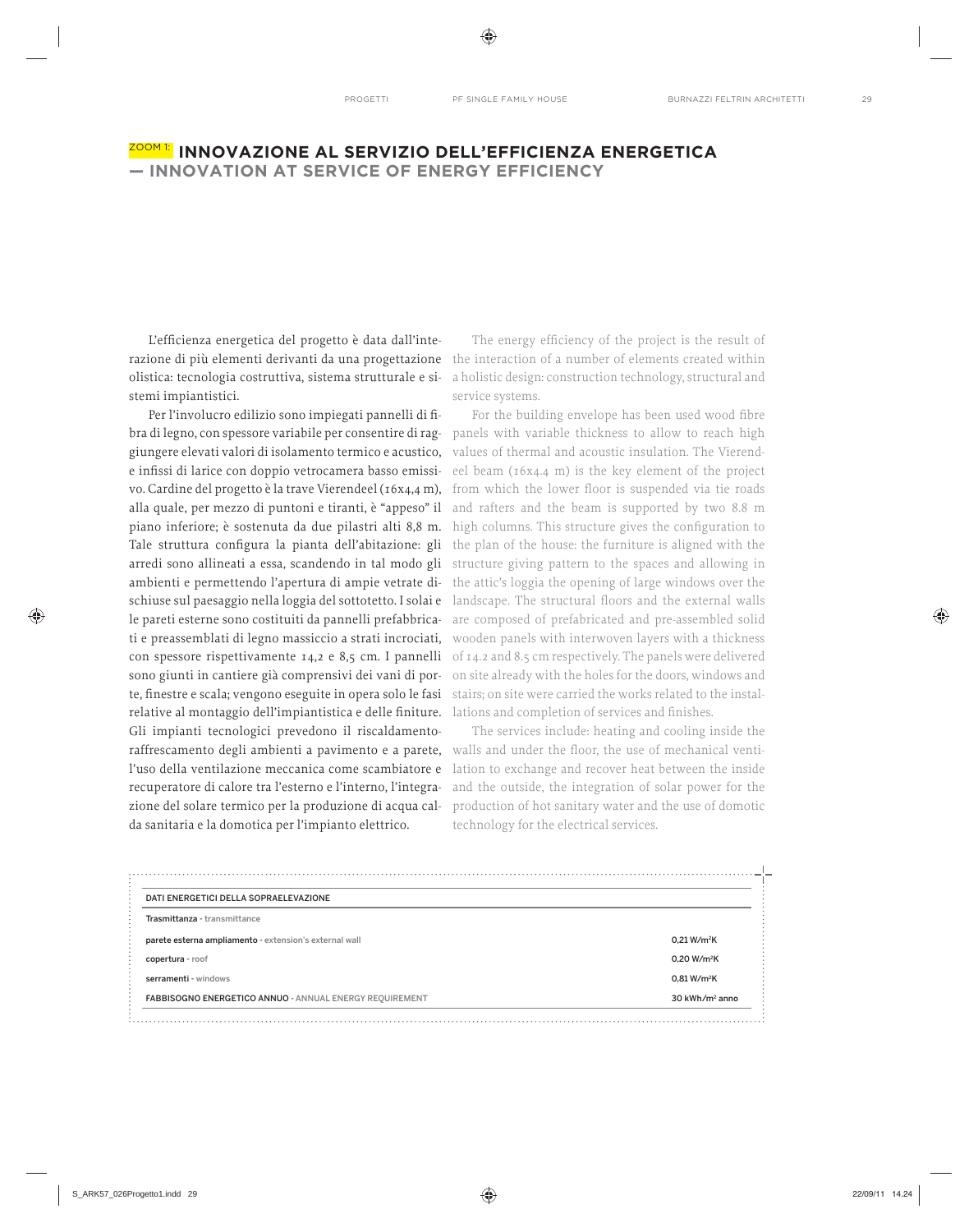Pannelli di legno di larice a vari spessori permettono di ottenere elevati valori di isolamento termico e acustico Larch wood panels

with different thicknesses allow to obtain high thermal and acoustic insulation values